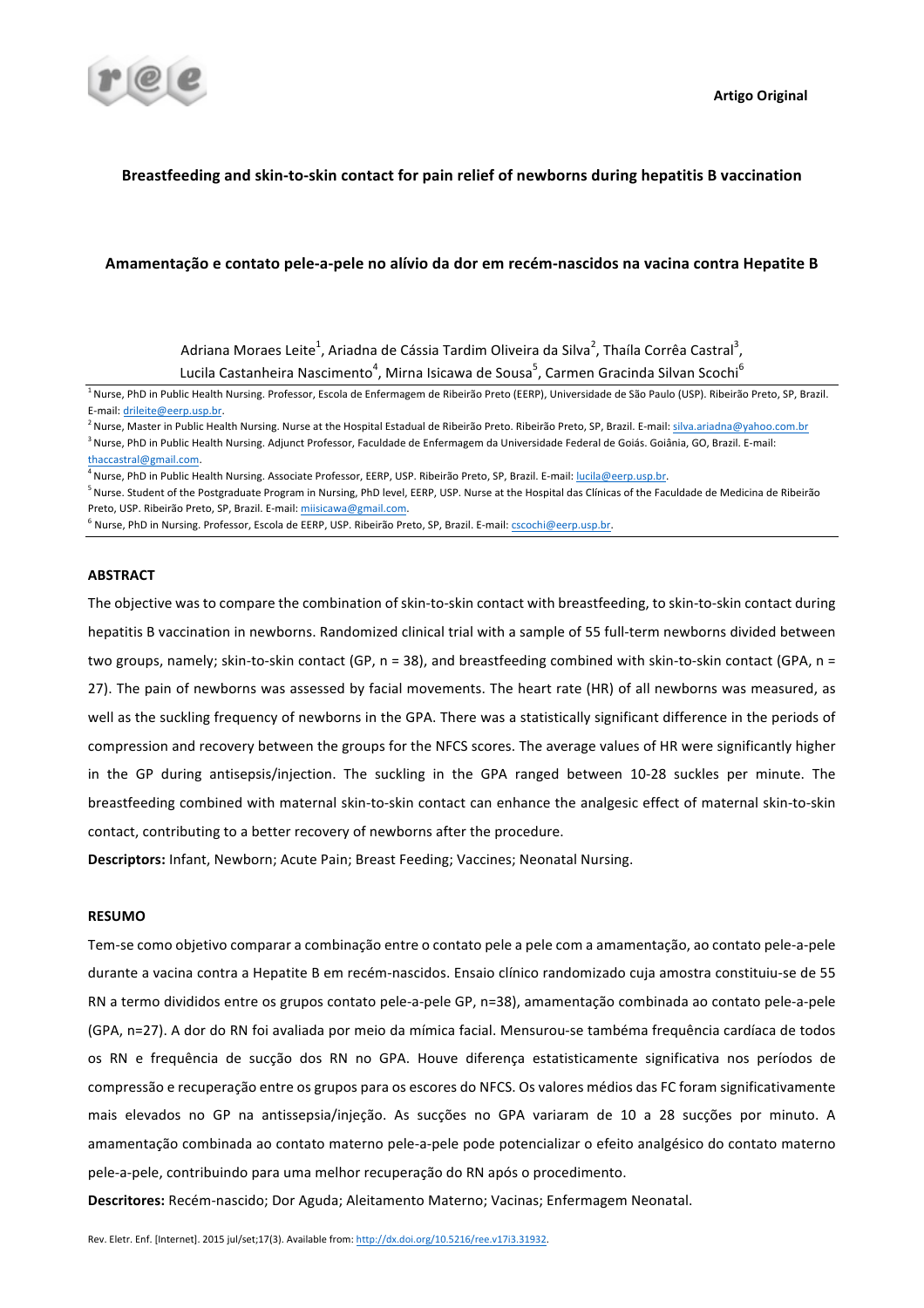### **INTRODUCTION**

Newborns (NBs) undergo various physiological changes during their first hours of life to adapt to an air environment<sup>(1)</sup>. Furthermore, they are faced with a bright and noisy environment, with different odors and loss of intrauterine physical limits<sup>(2)</sup>. The post-birth routines are added to these factors, when in a short period of time, the NBs undergo stressful and often painful procedures, among which the hepatitis B vaccine<sup>(3)</sup>.

Vaccination is an effective strategy for preventing infectious diseases and reducing child mortality, but pain is an expected adverse effect $(4)$ , and if left untreated, can lead to negative consequences for the child in future procedures, such as anticipated fear, hypersensitivity to pain<sup>(5)</sup>, reduced effectiveness of painkillers<sup>(6)</sup> and fear of  $needles<sup>(7)</sup>$ .

Several measures are recommended to relieve pain during vaccination in NBs, such as breastfeeding, sweetened solutions, topical anesthetics and distraction<sup>(8)</sup>. There is also evidence of the additive analgesic effect of skin-to-skin contact combined with glucose 25% in pain score reduction during hepatitis B vaccination in full-term  $NBS^{(9)}$ . However, except the latter study, no other has investigated measures to reduce injection pain in NBs during hepatitis B vaccination.

Considering the frequent exposure of NBs to that procedure and the need for a more humanized care in the birth process, it is necessary to conduct studies investigating the effectiveness of nonpharmacological measures for pain relief during hepatitis B vaccination.

Some studies show evidence of the effectiveness of breastfeeding as a nonpharmacological measure to relieve pain during intramuscular administration in children from two months old and during administration of DPT vaccine (diphtheria, pertussis and tetanus)<sup>(10-11)</sup>.

A study found that breastfeeding was more effective than local analgesic spray for babies up to six months during the administration of hepatitis B and DPT vaccines $^{(12)}$ 

Regarding nonpharmacological measures with mother's participation for the relief of acute neonatal pain, a study with NBs of up to 24 hours of life compared those who were breastfed two minutes before and after the first dose with NBs who were kept in their mother's lap only. It concluded that breastfed NBs had lower pain scores during the procedure $^{(13)}$ .

Another study compared three groups: NBs with skinto-skin contact + breastfeeding, NBs with skin-to-skin contact, and NBs kept in the crib without intervention. No statistical difference of pain scores was found between the first and second group. However, the assessed procedure was pain of the heel puncture<sup>(14)</sup>.

To our knowledge, no studies have compared the effectiveness of skin-to-skin contact  $+$  breastfeeding with skin-to-skin contact during the first dose of hepatitis B vaccination. Thus, in this study we made an attempt to compare the combination between skin to skin contact  $+$ breastfeeding with skin-to-skin contact during this procedure.

The hypothesis of the study is that breastfeeding combined with skin-to-skin contact is more effective than skin-to-skin contact for reducing behavioral and physiological manifestations of pain during the administration of intramuscular injection of hepatitis B vaccine.

This study is part of the proposals of atraumatic, developmental and humanized care to the NB, and seeks scientific evidence on maternal interventions for the management of acute pain resulting from hepatitis B vaccination. Therefore, the aim of this study was to evaluate the effect of breastfeeding combined with skinto-skin contact in pain relief of NBs undergoing intramuscular hepatitis B vaccination.

### **METHODS**

This is a randomized clinical trial conducted in a maternity ward in the countryside of the state of São Paulo. The inclusion criteria involved full-term newborns of up to 12 hours of life admitted to collective rooms,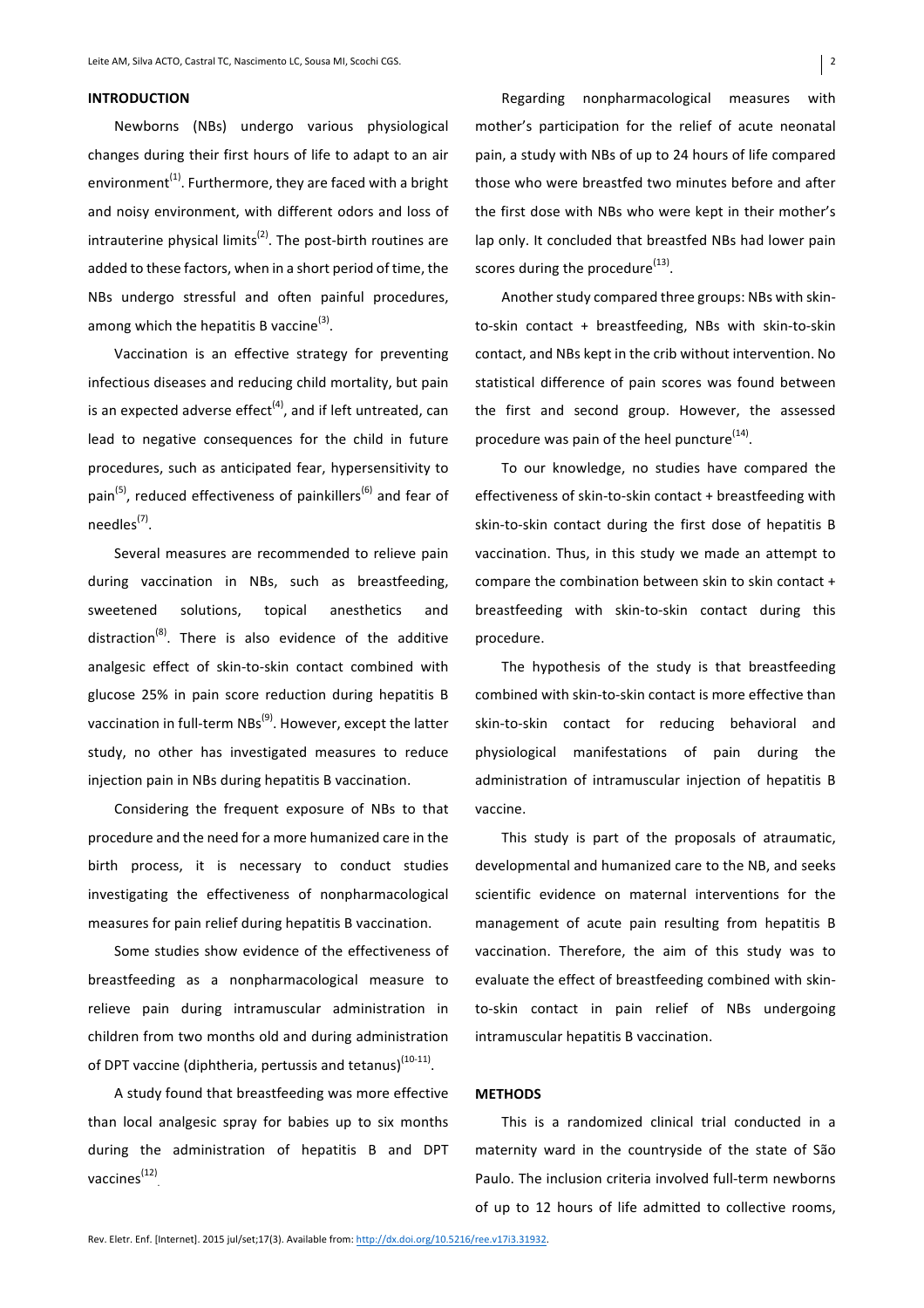Apgar  $\geq$  7 at the 5<sup>th</sup> minute of life; in exclusive breastfeeding on demand, who suckled the breast at least once after birth, and whose mothers had physical conditions to breastfeed. We excluded the NBs who were breastfed up to one hour before the procedure.

From similar studies<sup>(2-15)</sup>, the sample consisted of 55 full-term newborns who were randomly assigned to two groups by a computer randomization program: skin-toskin contact group (GP,  $n = 38$  NBs), in which NBs were maintained for five minutes in a common crib (baseline period), and soon after, positioned in maternal skin-toskin contact for 15 minutes (treatment period), followed by the period of antisepsis/injection and compression with cotton soaked in 70% alcohol, and in skin-to-skin contact until five minutes after the procedure (recovery period). In the breastfeeding + skin-to-skin contact group (GPA,  $n = 27$ ), the NBs were kept in a common crib for five minutes (baseline period), and then put in skin-to-skin contact for five minutes, then combined with breastfeeding for ten more minutes, and kept in this condition during periods of antisepsis/injection, compression and recovery (five minutes after the end of compression).

The pain of newborns was assessed by facial movements and heart rate (HR) measured in the periods of treatment, procedure (antisepsis/injection), compression and recovery.

The facial expression was measured by the Neonatal Facial Coding System (NFCS)<sup>(16-17)</sup> validated in Brazil<sup>(18)</sup>. We codified only the facial actions of brow bulge, eyelid closure, and nasolabial furrow, because the view of some lower hemiface actions was blocked due to breastfeeding<sup>(2)</sup>.

The faces of the NBs were shot with a SONY camera, model DCR-DVD 650 and recorded on a DVD by the research assistant. The recorded images were later codified and observed using a 29-inch Samsung TV.

The three NFCS facial actions were coded every two seconds during the final 20 seconds of each data collection period. To obtain the NFCS score, the following calculation was done for all periods of data collection: NFCS of the analyzed period  $(20$  seconds) = number of activities observed in 10 intervals of two seconds / maximum number of possible activities or 30 (10 intervals X 3 actions)  $X$  10<sup>(2)</sup>.

For the heart rate (HR) measurement, was installed a POLAR heart monitor (RS 200 model) in all babies. It comprises a wrist receiver that records and stores the data, and a coded transmitter connected to two frequency pickup electrodes located in the thoracic region of the NBs.

Data stored by the wrist receiver were transmitted to the Polar Weblink software, responsible for presenting the average frequencies during the analyzed time. We also analyzed the number of risk situations (HR<110 and  $>160$  beats/min)<sup>(2)</sup>.

The NBs suckling frequency was also measured in the GPA, from the time they started to be breastfed in the treatment period (five minutes before the vaccine administration), until the end of the recovery period. It was quantified during different periods, initially every 30 seconds, until obtaining the number of suckles per minute.

The intramuscular injection of hepatitis B vaccine was performed solely by the same trained nursing technician using a BD<sup>R</sup> syringe connected to a Nipro<sup>R</sup> needle 20 gauge x 5.5 in the vastus lateralis muscle of the right thigh.

The data relating to maternal parity, birth (hours of life of NBs, gender, birth weight, Apgar at 1 and 5 minutes), time elapsed since the last breastfeeding at the time of newborns immunization, and number and type of painful procedures received by NBs until the time of the procedure were obtained by checking the medical records.

The study was approved by the Research Ethics Committee of the Escola de Enfermagem de Ribeirão Preto (protocol number 002/2008) and data collection started after the consent of the participating mothers.

We performed the Intraclass Correlation Coefficient test (ICC) to assess the reliability of the NFCS, from the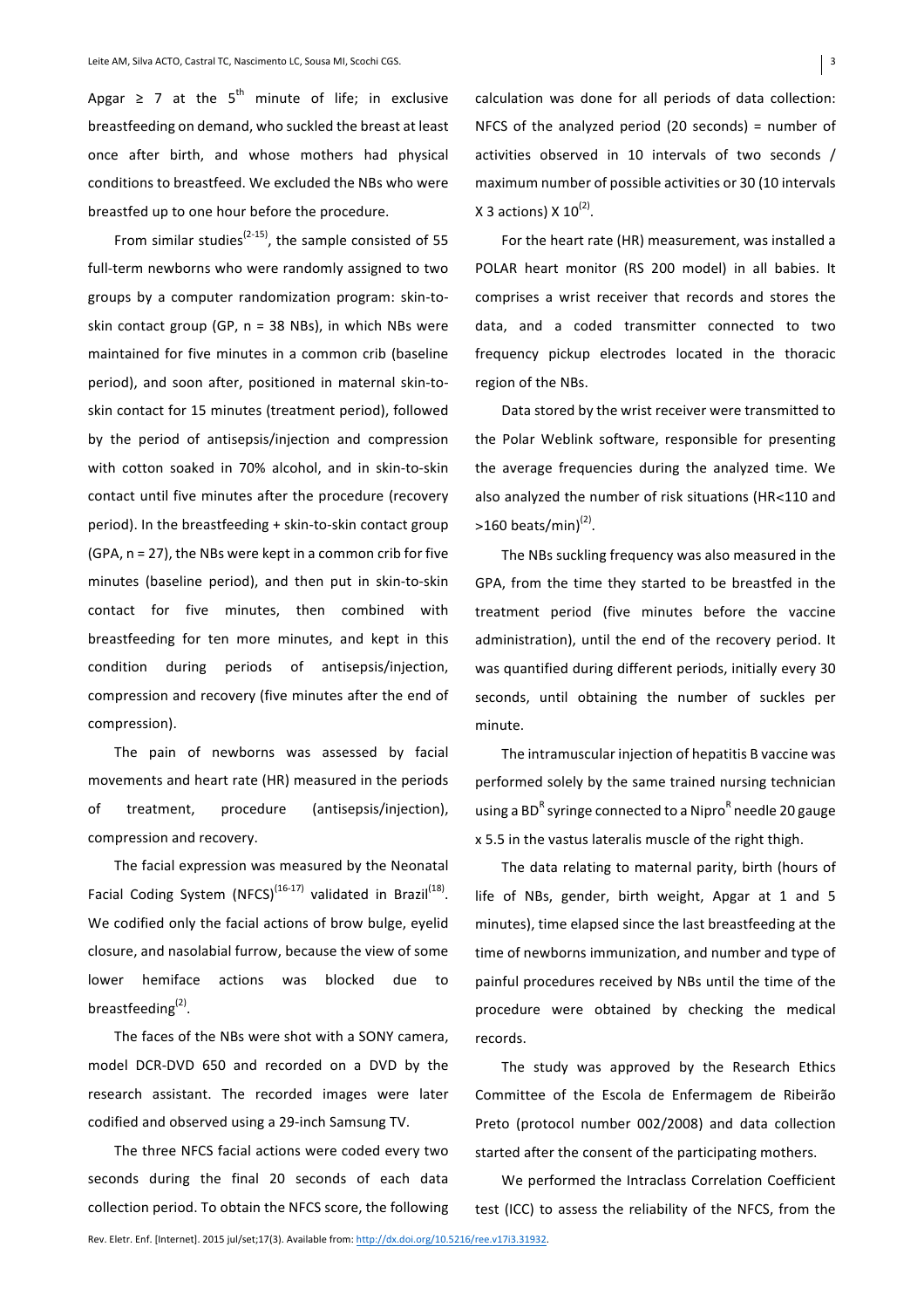independent observation of the recordings of newborns' faces made by the researcher and a research assistant. To this end, was used a random sample of 11 newborns, six of the GPA and five of the GP. For each of the facial actions (brow bulge, eyelid closure, and nasolabial furrow), were obtained 20 ICC values. The average ICC obtained was  $0.8801$  ( $\pm$  0.1434), showing excellent agreement between observers.

The Mann Whitney test was used to verify the differences between the NFCS scores between groups and periods (intragroup), and to verify the differences between the HR scores between groups and periods (intragroup) was used the ANOVA with repeated measures, with significance level of 0.05 ( $\alpha$  =0.05).

# **RESULTS**

Table 1 shows the NBs birth data of both groups. There was no significant difference between groups with respect to birth weight, Apgar score at 1 and 5 minutes, time of the last breastfeeding and hours of life.

Table 1: Mean values and standard deviation of the newborns birth data. Ribeirão Preto, SP, Brazil, 2010.

|                                    |               | GP      | <b>GPA</b> |         |                        |
|------------------------------------|---------------|---------|------------|---------|------------------------|
| <b>Variables</b>                   | $\mathcal{X}$ | SD      | x          | SD      | р                      |
| Birth weight (g)                   | 3170.71       | 351.912 | 3113.33    | 425.445 | $0.5871$ <sup>1*</sup> |
| Apgar 1 minute                     | 9.18          | 0.723   | 8.78       | 0.751   | $0.62^{2*}$            |
| Apgar 5 minutes                    | 9.82          | 0.476   | 9.89       | 0.476   | $0.6942^{2*}$          |
| Time of the last breastfeeding (h) | 2.14          | 0.932   | 1.85       | 0.718   | $0.2011^{1*}$          |
| Hours of life                      | 6.93          | 0.766   | 6.93       | 0.730   | $0.801^{2*}$           |
| Student's t-test                   |               |         |            |         |                        |

<sup>2</sup> Mann Whitney test

\* There was no statistically significant difference between the groups means.

In the GP, there were 15 female NBs (53.6%) and 13 male NBs  $(46.4%)$ ; the GPA had 15 female NBs  $(55.5%)$ and 12 male NBs (44.5%). The chi-square test showed no difference between groups regarding gender of the newborns ( $p = 1.00$ ).

Of the 28 babies in the GP, nine received more than a painful procedure, while of the 27 NBs in the GPA, five were exposed to more than a painful procedure in the period before the injection of hepatitis B vaccine. The types of painful procedures were: arterial blood sampling for tests of complete blood count, C-reactive protein (CRP) and blood culture, and capillary blood collection for

blood glucose test. On average, the newborns of the GP were exposed to 1.32 ( $\pm$  0.48) painful procedures, and NBs in the GPA were exposed to 1.19 ( $\pm$  0.40) painful procedures. However, there was no statistically significant difference in the number of painful procedures between groups  $(p = 0.251)$ .

All the newborns were exposed to at least a painful procedure after birth, which was the intramuscular administration of vitamin K.

Table 2 shows the duration of each period of the procedure, and there was no difference between groups.

Table 2: Values of mean, median and standard deviation of the time spent (in seconds) in the periods of antisepsis, injection and compression during administration of hepatitis B vaccine in the groups. Ribeirão Preto, SP, Brazil, 2010.

|                             |             | GР    |      |       | <b>GPA</b> |           |                    |
|-----------------------------|-------------|-------|------|-------|------------|-----------|--------------------|
| <b>Variables</b>            | $\mathbf v$ | Md    | SD   |       | Мd         | <b>SD</b> | D                  |
| Period of antisepsis        | 8.42        | 9.01  | 1.97 | 9.95  | 9.59       | 5.26      | 0.200 <sup>1</sup> |
| Period of vaccine injection | 7.32        | 7.59  | 2.07 | 9.26  | 8.0        | 5.56      | $0.090^{17}$       |
| Period of compression       | 19.78       | 19.59 | 3.80 | 21.25 | 20.0       | 3.69      | $0.051^{1*}$       |

<sup>1</sup> Student's t-test

\* There was no statistically significant difference between groups.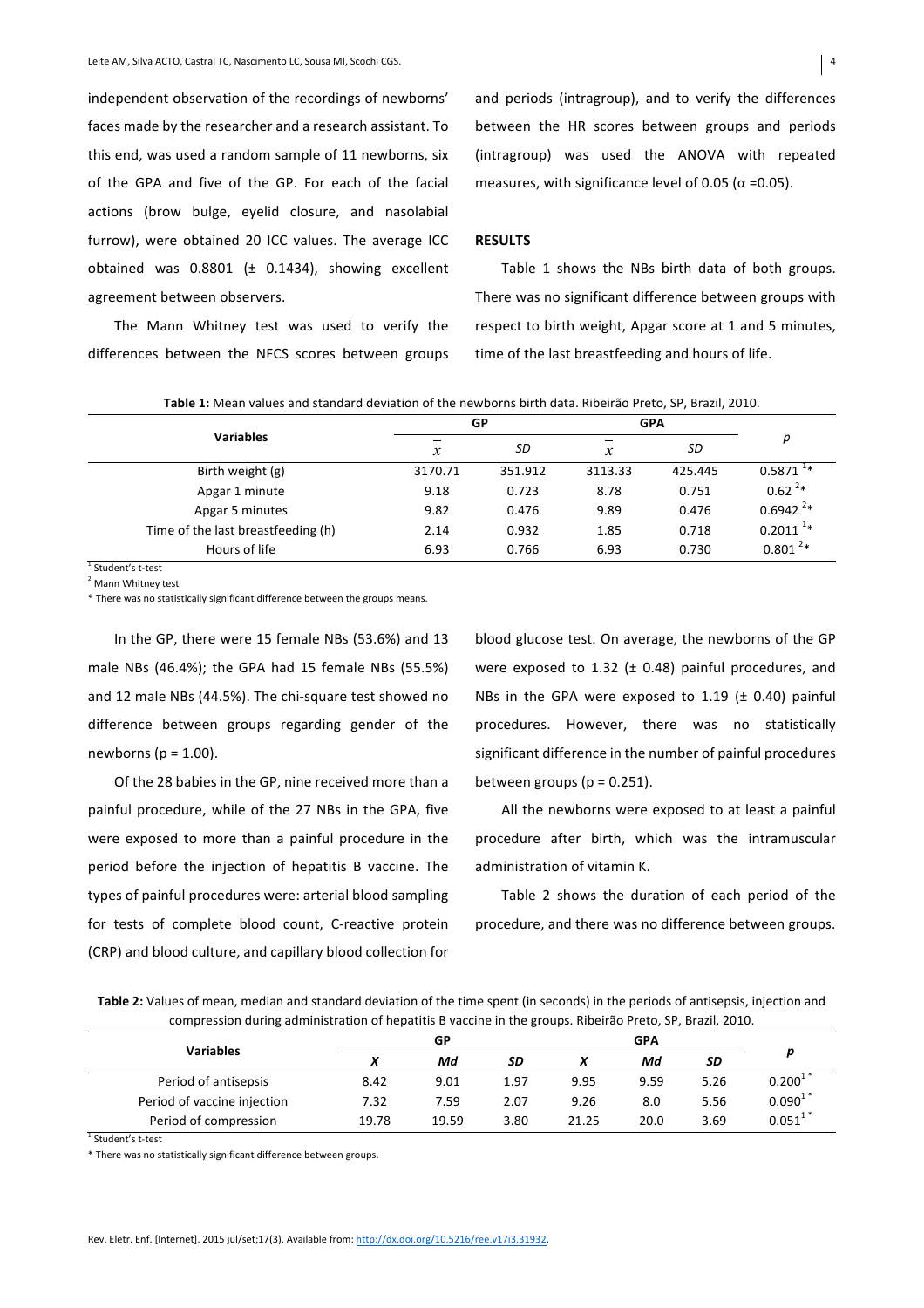The NFCS score values were lower in the GPA in all periods of the procedure, highlighting the statistically significant differences in periods of compression and recovery (Table 3).

|                      | <b>NFCS score</b> | GP    |      | <b>GPA</b> |           |              |
|----------------------|-------------------|-------|------|------------|-----------|--------------|
| <b>Periods</b>       |                   |       | SD   |            | <b>SD</b> |              |
| Treatment            |                   | 1.21  | 2.36 | 1.15       | 2.07      | $0.965^2$    |
| Antisepsis/Injection |                   | 19.36 | 3.95 | 18.44      | 3.75      | $0.461^{2*}$ |
| Compression          |                   | 11.86 | 5.45 | 6.44       | 4.05      | $0^{2**}$    |
| Recovery             |                   | 9.43  | 3.14 | 6.37       | 1.964     | $0^{2**}$    |

**Table 3:** Comparison of NFCS scores between newborns of the GP and GPA groups. Ribeirão Preto, SP, Brazil, 2010.

 $2$  Mann Whitney test

\* No statistically significant difference between groups.

\*\* There was a statistically significant difference.

| In relation to HR, the mean values were significantly    |
|----------------------------------------------------------|
| higher in the GP, compared to GPA in the period of       |
| antisepsis/injection (Table 4). Note that the intragroup |
| analysis showed a statistically significant difference   |

between the periods of treatment and antisepsis/injection, antisepsis/injection and compression, and between antisepsis/injection and recovery in both groups separately.

Table 4: Mean values and the respective standard deviation of HR (bpm) of newborns in the GP and GPA in each period of the procedure. Ribeirão Preto, SP, Brazil, 2010.

| <b>Periods</b>       | GP    |     | <b>GPA</b> |     |            |
|----------------------|-------|-----|------------|-----|------------|
|                      | X     | SD  | v          | SD  | p          |
| <b>Baseline</b>      | 136.7 | 0.9 | 138.3      | 0.9 | $0.2173*$  |
| Treatment            | 137.3 | 0.6 | 137.7      | 0.6 | $0.5943*$  |
| Antisepsis/injection | 161.7 | 0.9 | 157.9      | 0.9 | $0.0043**$ |
| Compression          | 156.9 | 1.0 | 158.9      | 1.0 | $0.1583*$  |
| Recovery             | 144.2 | 0.6 | 144.3      | 0.7 | $0.8683*$  |

<sup>3</sup> ANOVA with repeated measures.

\* No statistically significant difference between groups.

\*\* There was a statistically significant difference.

Considering the relation of heart rate and the groups, the ANOVA with repeated measures showed a statistically significant difference in the interaction between the two groups during the period of antisepsis/injection (p = 0.004), i.e., the GP showed higher HR values during antisepsis/injection than the GPA.

In the GP, the mean values of heart rate in the period of antisepsis/injection were above 160 bpm, considered as risk.

In the GPA, the number of suckling ranged from 10 to 28 suckles per minute in the period of treatment, from zero to seven suckles per minute in the period of antisepsis/injection, zero to 10 suckles per minute in the period of compression, and nine to 21 suckles per minute in the recovery period (Table 5).

| Table 5: Mean values and the respective standard deviation of newborns' suckling for the GPA according to the periods. |
|------------------------------------------------------------------------------------------------------------------------|
| Ribeirão Preto, SP, Brazil, 2010.                                                                                      |

| <b>Periods</b>       | <b>GPA</b> |      |  |  |
|----------------------|------------|------|--|--|
|                      | v<br>Λ     | SD   |  |  |
| Treatment            | 18.79      | 4.9  |  |  |
| Antisepsis/injection | 3.22       | 2.3  |  |  |
| Compression          | 5.11       | 3.4  |  |  |
| Recovery             | 14.58      | 3.76 |  |  |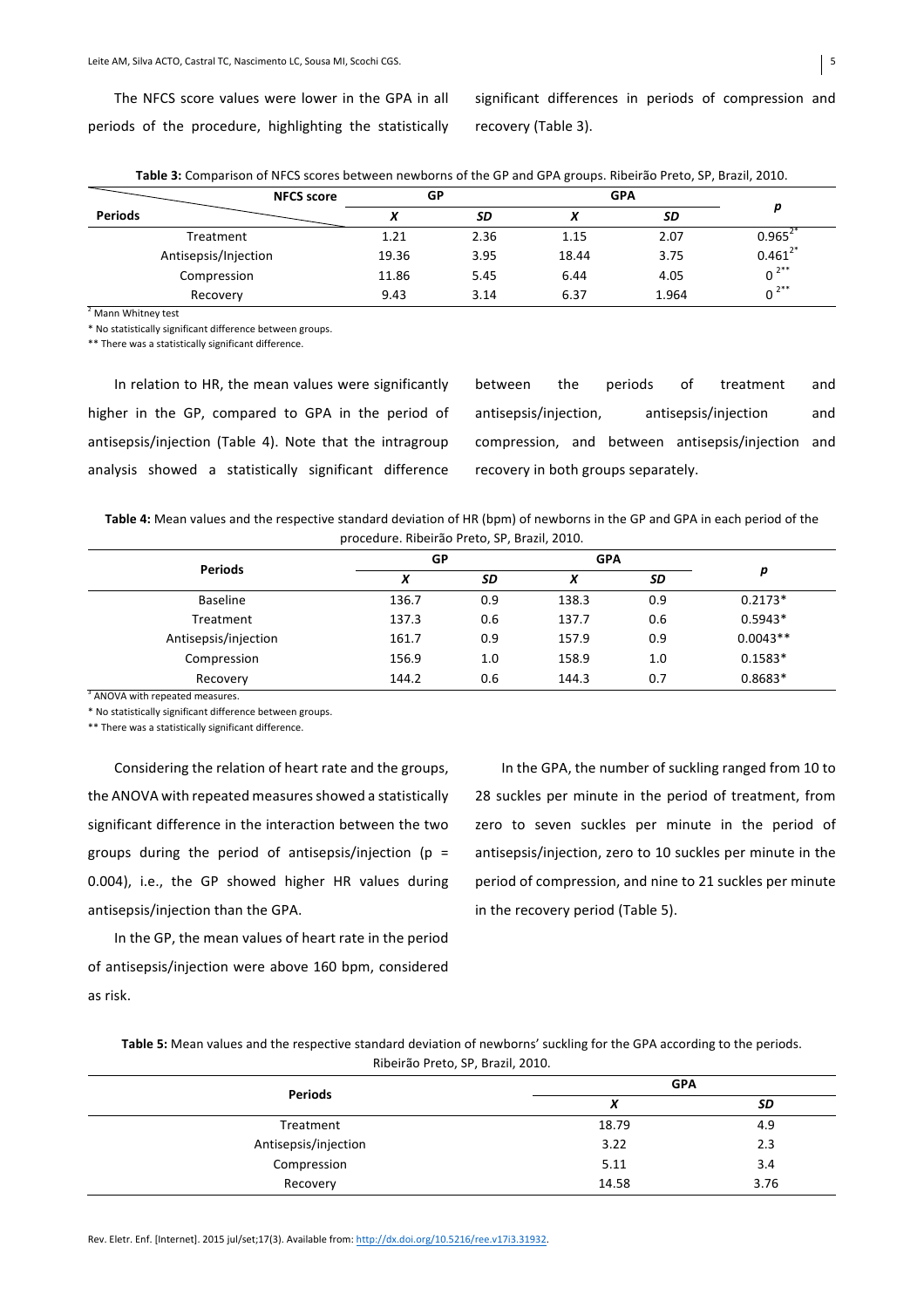#### **DISCUSSION**

When comparing the analgesic effect of skin-to-skin contact + breastfeeding with maternal skin-to-skin contact to relieve pain resulting from injection of hepatitis B vaccine, we found that NBs treated with skin-to- skin contact + breastfeeding had lower NFCS scores during compression and recovery periods than those kept only in maternal skin-to-skin contact. Thus, the present study results show that breastfeeding combined with maternal skin-to-skin contact can enhance the analgesic effect of maternal skin-to-skin contact, contributing to a better recovery of NBs after the procedure of hepatitis B vaccination.

A previous study examined the combined effect of maternal skin-to-skin contact with other nonpharmacological interventions in full-term NBs during heel puncture<sup>(19)</sup>. In line with our findings, maternal skinto-skin contact combined with breastfeeding or sucrose resulted in shorter duration of crying compared to maternal skin-to-skin contact alone. However, pain scores were lower in the group who received sucrose compared to the other groups.

The analgesic mechanisms of maternal skin-to-skin contact are not known with certainty. This nonpharmacological measure brings together various stimuli such as the smell, voice, warmth, skin texture, sound of the heartbeat, movement of the chest during maternal breathing, restraint and prone positioning<sup>(20)</sup>. Studies with animals suggest that opioid systems and other neuropeptides such as cholecystokinin are involved in the learning of maternal discriminative aspects and in the establishment of the mother-child bond. indispensable factors for the formation of the NBs selfregulation $^{(21)}$ .

By combining maternal skin-to-skin contact with breastfeeding, the oral-tactile analgesic properties of suckling and taste sensation and gastric effect of breast milk were added to the aforementioned factors<sup>(22)</sup>. It is important to highlight that not all mothers had lactating

breasts because the presence of colostrum was not evaluated.

The suckling frequency in different periods was similar to another study<sup>(2)</sup>, i.e., the babies kept an effective suckling during the pain treatment period, decreasing in the antisepsis/injection, increasing slightly in the compression period and suckling a little more in the recovery. However, note that in the moment of acute pain, the suckling frequency was greatly reduced, and after this time, the NBs start suckling again looking for recovery. Importantly, the suckling frequency was a variable that stood out in this study, compared to others who used breastfeeding in situations of hepatitis B vaccine administration, since it was not evaluated in these studies<sup>(12-13)</sup>.

As for the treatment time offered to the group of breastfed NBs in the two other studies found in the literature, they were breastfed two minutes before the procedure $^{(13)}$  and immediately before starting the procedure $^{(12)}$ , and in both the NBs continued to be breastfed until the end. As in a prior study, the present one has the differential<sup>(2)</sup> that the NBs started to be breastfed five minutes before the vaccine, and they kept suckling during the procedure and five minutes in recovery.

Another study implemented maternal skin-to-skin contact just two minutes before the injection of hepatitis B vaccine and found favorable analgesic effects<sup>(9)</sup>.

Both breastfeeding as maternal skin-to-skin contact constitute strategies already advocated by the Ministry of Health<sup>(23)</sup>, and the relief of acute pain in NBs is an extra benefit that justifies promoting the use of these measures during vaccination. The participation of mothers as the only agents of this care is a special feature to be considered in both interventions. Thus, the benefit for NBs extends to the mothers, who also have their stress reduced $(24-25)$ .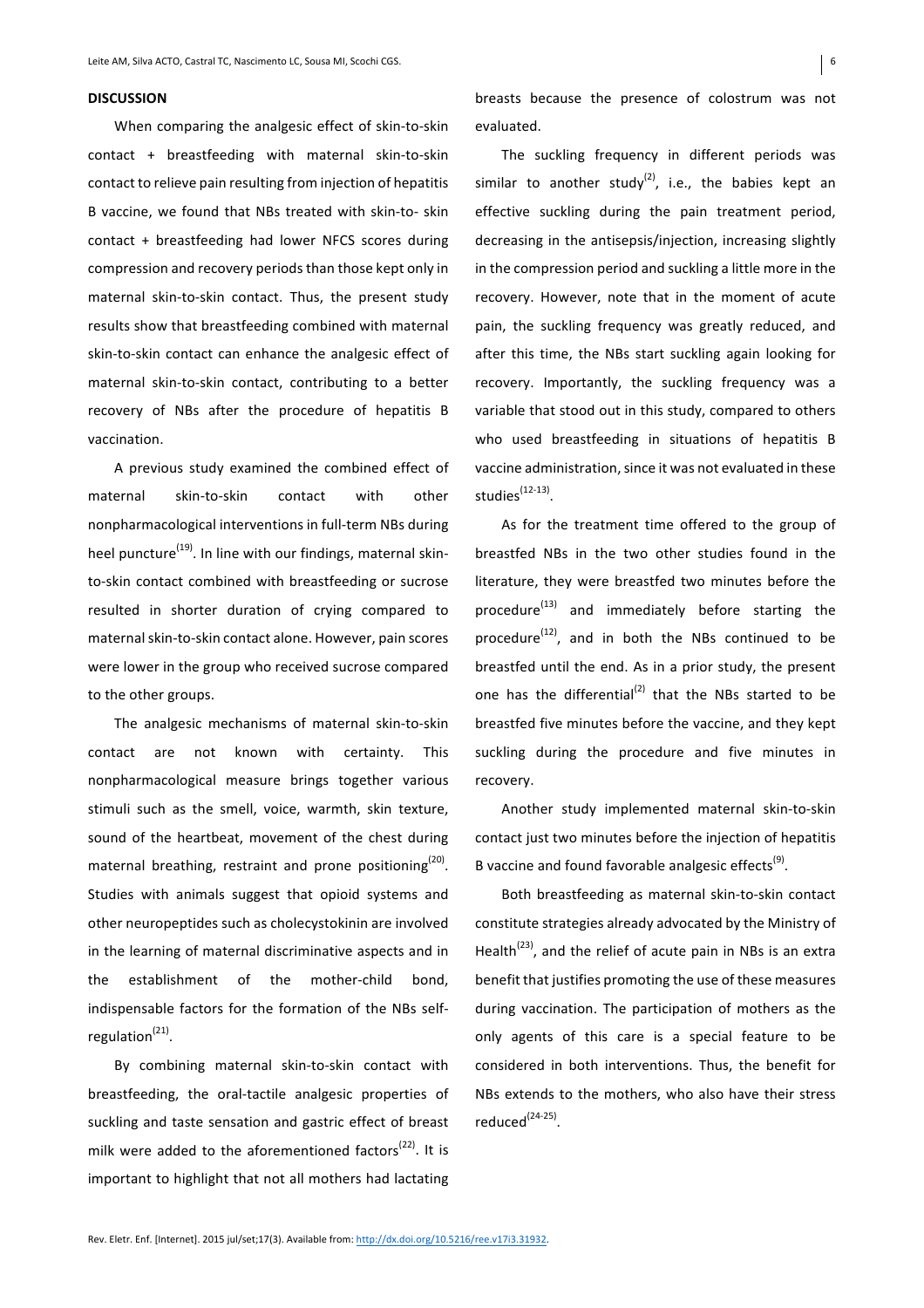### **FINAL CONSIDERATIONS**

The results of this study allow us to recommend the use of maternal skin-to-skin contact and breastfeeding for reducing pain due to hepatitis B vaccination in full-term newborns. The combination of these interventions has greater analgesic effect in reducing pain scores during injection and increased physiological stability after injection than the interventions alone.

The inclusion of the evaluation of the state of sleep and wakefulness and the crying duration of newborns in both groups could also collaborate with the study findings, once these are considered complementary variables in the evaluation of neonatal pain.

Considering that it was not controlled if all mothers had lactating breasts, we recommend the evaluation of such variable for future studies, enabling the analysis of factors related to the presence of milk as an antinociceptive measure in similar situations.

Another aspect that deserves to be better evaluated in future studies is the maternal behavior during breastfeeding and maternal skin-to-skin contact, as these strategies enable the active participation of mothers and may modify the response of newborns to the painful event.

The treatment of neonatal pain comprises one of the great relevant actions of the health team for the babies' well-being, as pain interferes in restoring their health and may have long-term repercussions for children's integration in their family, cognitive development and learning, reflecting also in increased morbidity and mortality.

For the effective implementation of the measures recommended here, it is necessary that health professionals are aware of the newborns' right to have their pain prevented and treated.

We expect the results of the present study bring subsidies for transformations in care practice in neonatology, contributing with improvements in the quality of care and life for children and their families.

#### **REFERENCES**

1. Moore ER et al. Early skin-to-skin contact for mothers and their healthy newborn infants. Cochrane Database of Systematic Reviews 2012, Issue 5. Art. Nº.: CD003519.

2.Leite AM, Linhares MBM, Lander J, Castral TC, Santos CB, Scochi CGS. Effects of breastfeeding on pain relief in full-term newborns. The ClinicalJournalofPain. 2009; 25 (9): 827-32.

3. Ministério da Saúde. Atenção à saúde do recém-nascido. Guia para os profissionais de saúde. Cuidados Gerais.Brasília (Brasil): Ministério da Saúde, 2011. 195 p.

4.Taddio A, Chambers CT, Halperin SA, Ipp, Locket D, Reider MJ, Shah V. Inadequatepain Management duringroutinechildhoodimmunizations: theneverof it. ClinTher. 2009; 31(sup.B): S 152-67.

5. Taddio A, Ipp M, Kikuta A, Shah V. Physical interventions and injection techniques for reducing injection pain during routine childhood immunizations: systematic review of randomized controlled trials and quasi-randomized controlled trials. ClinTher. 2009; 31, (Suppl 2): S48-76

6. Steven BJ, Abbott LK, Yamada J, Harrinson D, Stinson J, Taddio LK, Babwick M, Latimer M, Scatt SD, Rashotte J, Campbell F, Finley GA. Epidemiology and managment for procedure pain in children in Canadian hospitals. Canadian Medical Association Journal 2011; 19 (183): E403-412.

7. Akuma AO, Jordan S. Pain management in neonates: a survey of nurses and doctors. Journal of Advanced Nursing. 2012; 68 (6): 1288-1301.

8.Taddio A, Appleton M, Bortolussi R, Chambers C, Dubey V, Halperin S, Hanrahan A, Ipp M, Lockett D, MacDonald N, Midmer D, Mousmanis P, Palda V, Pielak K, Riddell RP, Rieder M, Scott J, Shah V.Reducing the pain of childhood vaccination: an evidencebased clinical practice guideline. CMAJ. 2010; 182(18): 843-455. 9. Chermont AG, Falcão LFM, Silva EHLS, Balda RCX; Guinsburg R. Skin-to-Skin Contact and/or Oral 25% Dextrose for Procedural Pain Relief for Term Newborn Infants. Pediatrics. 2009; 124(6):1101-1107.

10.Efe E, Ozer Z. The use of breastfeeding for pain relief during neonatal immunization injection. Applied Nursing Research. 2007;20 (1) 10-16.

11. SHAH, PS. Breastfeeding or breast milk for procedural pain in neonates (Review). The Cochrane Library; 2012 Issue 12.

12.Khadijeh B, Khodaei F, Zahra A, Marouti MJ. Nurs Midwifery. 2013; 18 (91): 3-37.

13. Modarres M, Jazayeri A, Rahnama P, Montarezi A. Breastfeeding and pain relief in full-term neonates during immunization injections: a clinical randomized trial. Anesthesiology. 2013; 13(22): 1-6.

14.Okan F, Ozdil A, Bulbul A, Yapici Z, Nuhoglu A. Analgesic effects of skin-to-skin contact and breastfeeding in procedural